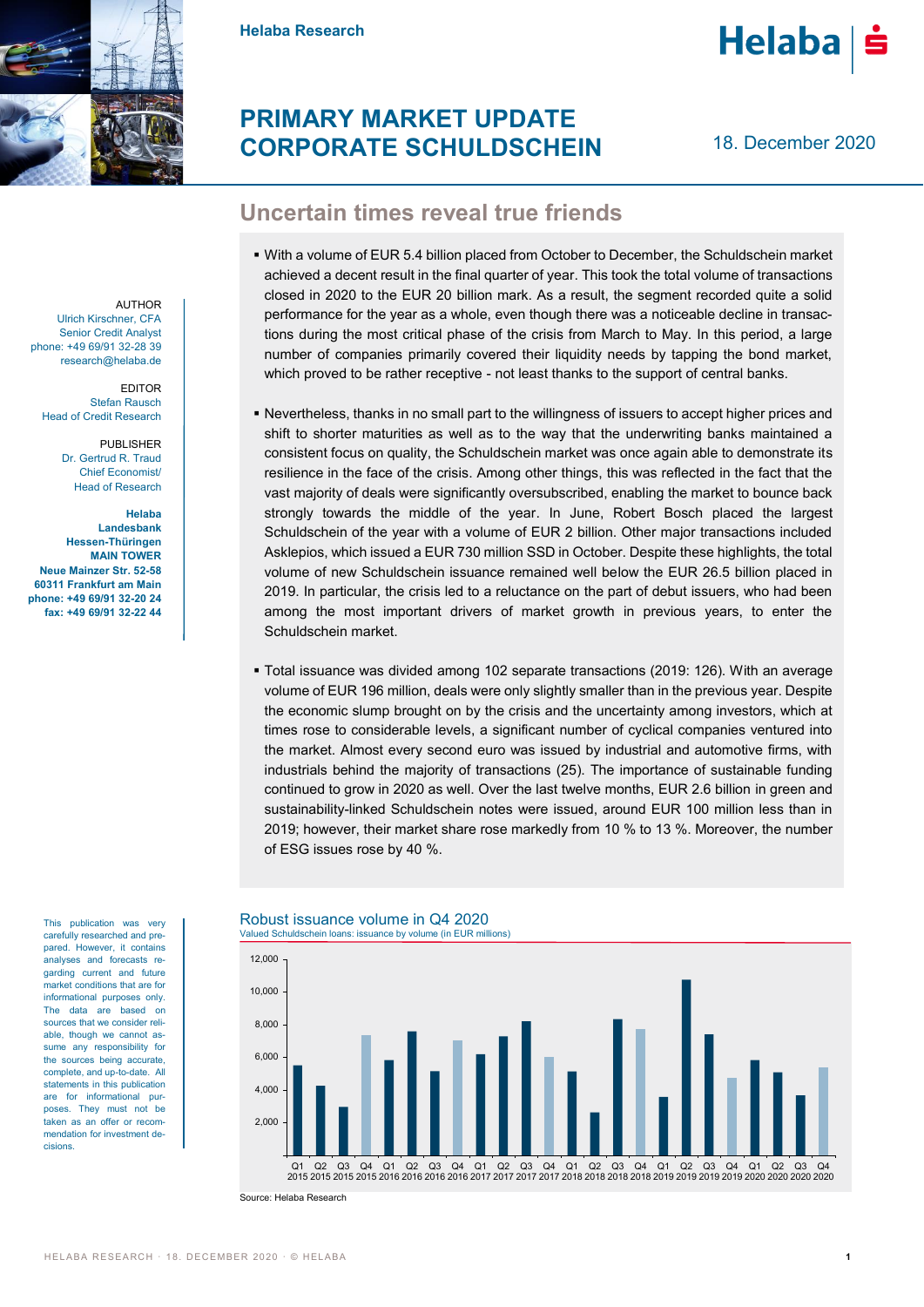- Non-German issuers were significantly less active in 2020 as a whole than in previous years. While German issuers accounted for EUR 16.3 billion of total placement volume, even 7 % more than 2019, total funding raised by non-German players declined to EUR 3.7 billion - a third of last year's volume. In terms of the number of transactions, three quarters of all deals originated in Germany.
- The first half of the year, in particular, saw a fairly high number of smaller Schuldschein loans of up to EUR 50 million being placed. However, mid-sized deals in a range of between EUR 200 and 500 million once again accounted for the largest share of total volume over the entire year. The proportion of issuers with agency ratings was significantly higher than in 2019, fuelled by activity in the first half of the year. In many cases, it is likely that having a credit rating served as additional evidence of sound creditworthiness and facilitated placements, especially during the peak of the crisis. In the final quarter, significantly more SSDs were issued by unrated companies, which made up almost 85 % of transactions in the market.
- As an anticipated economy recovery gradually sets in, issuance activity on the Schuldschein market should return to normal over the course of next year. It appears highly likely that the ECB's asset purchase programmes will keep refinancing costs low and drive up the pace of new issuance in the SSD segment. In addition, having largely served as a source of emergency liquidity in 2020, we expect that there will be a renewed emphasis on using the proceeds of issues for strategic projects, such as financing growth initiatives or acquisitions. Some companies may also be forced to raise their expenditure as trade conflicts or the UK's final withdrawal from the European Union make a realignment of global supply chains or adjustments to individual business models necessary. As a result, non-German issuers, who have been rather hesitant this year, should return to the Schuldschein market in larger numbers as well. Having said that, many companies have built up ample liquidity reserves in response to the Covid-19 crisis that could now be gradually ploughed into new investment.
- "However, much is likely to depend on whether the widely anticipated increase in the number of insolvencies will impact spreads and the risk appetite of investors, especially on the Schuldschein market. At the same time, though, we expect that interest among companies in launching debut placements will pick up again. In our view, the Schuldschein market remains a good opportunity for newcomers to achieve a greater diversification in their funding instruments and investor base.
- On balance, therefore, we believe that issuance volume in 2021 is likely to reach a level of around EUR 20-25 billion, which would be substantially above that recorded in 2020 but somewhat lower than the all-time highs of previous years. Unrated issues are likely to remain the preferred form of transaction on the market, while we expect the trend towards sustainable forms of debt to continue next year as well.



Q4 sees modest recovery in deal count Average issuance volume slightly lower than 2019



Source: Helaba Research Source: Helaba Research